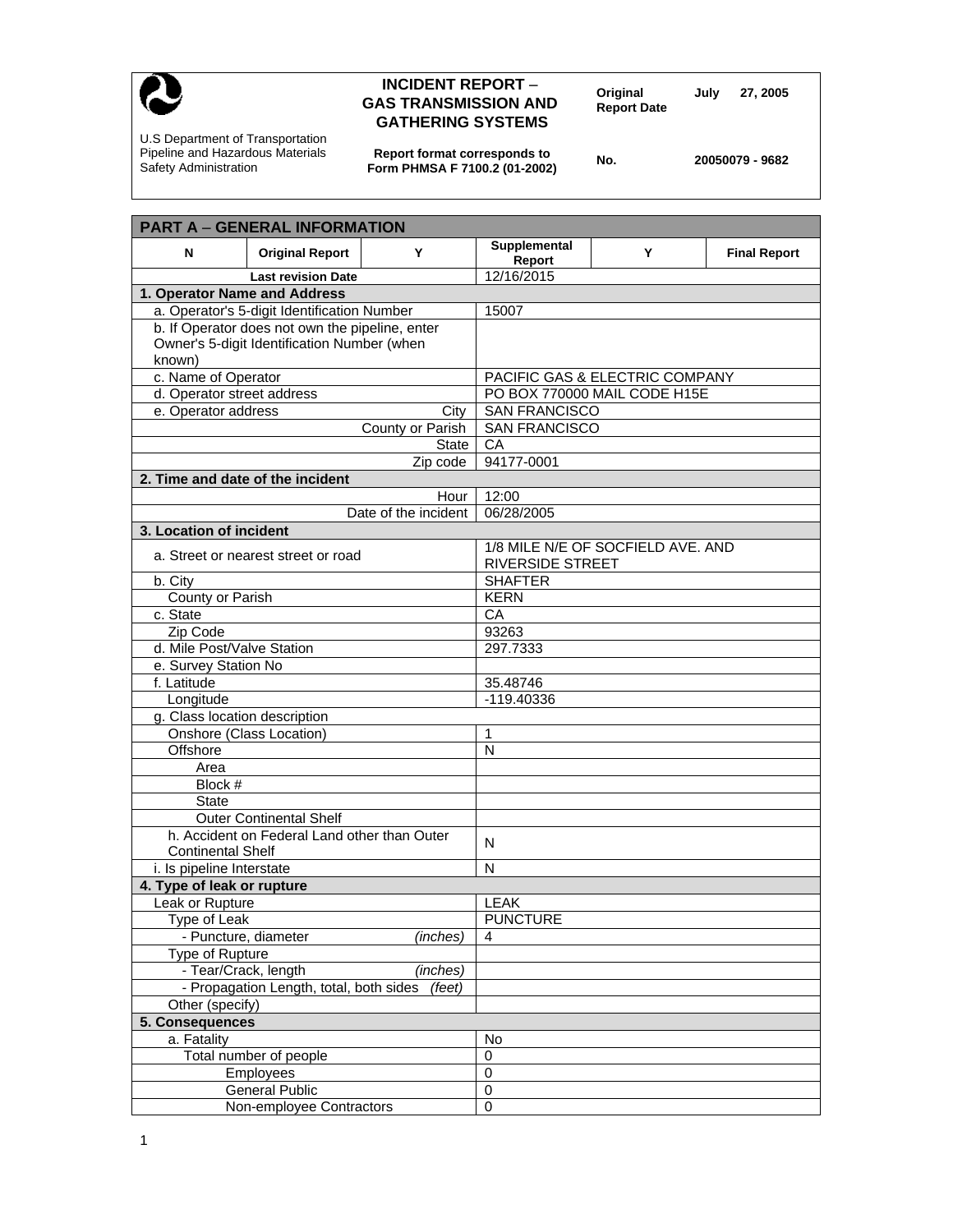| b. Injury requiring inpatient hospitalization               | No                                      |  |
|-------------------------------------------------------------|-----------------------------------------|--|
| Total number of people                                      | $\mathbf 0$                             |  |
| Employees                                                   | $\mathbf 0$                             |  |
| <b>General Public</b>                                       | 0                                       |  |
| Non-employee Contractors                                    | $\mathbf 0$                             |  |
| c. Property damage/loss (estimated)                         | Yes                                     |  |
| \$<br>Total                                                 | 204,000                                 |  |
| \$<br>Gas loss                                              | 124,000                                 |  |
| \$<br>Operator damage                                       | 80,000                                  |  |
| \$<br>Public/private property damage                        | 0                                       |  |
| d. Release Occurred in a 'High Consequence<br>Area'         | N                                       |  |
| e. Gas Ignited / Gas did not ignite                         | Gas did not Ignite                      |  |
| f. Explosion / No Explosion                                 | NO EXPLOSION                            |  |
| g. Evacuation (general public only)                         | N                                       |  |
| Number of people                                            | 0                                       |  |
| <b>Evacuation Reason</b>                                    |                                         |  |
| 6. Elapsed time until area was made safe                    |                                         |  |
| Hours                                                       | $\Omega$                                |  |
| <b>Minutes</b>                                              | 55                                      |  |
| 7. Telephone Report                                         |                                         |  |
| <b>NRC Report Number</b>                                    | 763750                                  |  |
| Date                                                        | 06/28/2005                              |  |
| 8. Pressure                                                 |                                         |  |
| a. Estimated pressure at point and time of                  |                                         |  |
| (PSIG)<br>incident                                          | 740.00                                  |  |
| b. Max. allowable operating pressure (MAOP)<br>(PSIG)       | 757.00                                  |  |
| c. MAOP established by 49 CFR section                       | 49 CFR 192.619(a)(3)                    |  |
| d. Did an over pressurization occur relating to             |                                         |  |
| the incident?                                               | N                                       |  |
| <b>PART B - PREPARER AND AUTHORIZED SIGNATURE</b>           |                                         |  |
| Preparer's Name                                             | CHARLES CHANG, REGULATORY COMPLIANCE    |  |
|                                                             | - GAS OPERATIONS                        |  |
| Preparer's Title                                            |                                         |  |
| Area Code and Telephone Number                              | 9259744248                              |  |
| Preparer's E-mail Address                                   | CYC8@PGE.COM                            |  |
| Area Code and Facsimile Number                              | 9259734232                              |  |
| <b>PART C - ORIGIN OF THE INCIDENT</b>                      |                                         |  |
| 1. Incident occurred on                                     |                                         |  |
| 2. Failure occurred on                                      | <b>BODY OF PIPE</b>                     |  |
| Other (specify)                                             |                                         |  |
| 3. Material involved (pipe, fitting, or other               |                                         |  |
| component)                                                  | <b>STEEL</b>                            |  |
| Plastic failure was                                         |                                         |  |
|                                                             |                                         |  |
| a. ductile                                                  | N                                       |  |
| b. brittle                                                  | N                                       |  |
| c. joint failure                                            | N                                       |  |
| Material other than plastic or steel                        |                                         |  |
| 4. Part of the system involved in incident                  | ONSHORE PIPELINE, INCLUDING VALVE SITES |  |
| Other (specify)                                             |                                         |  |
| 5. Year the pipe or component which failed was<br>installed | 1950                                    |  |
|                                                             |                                         |  |
| <b>PART D - MATERIAL SPECIFICATION</b>                      |                                         |  |
| 1. Nominal pipe size (NPS)<br>(inches)                      | 34.00                                   |  |
| 2. Wall thickness inches                                    | 0.34                                    |  |
| 3. Specification                                            | X52                                     |  |
| <b>SMYS</b>                                                 | 52000                                   |  |
| 4. Seam type                                                | <b>DSAW</b>                             |  |
| 5. Valve type                                               |                                         |  |
| 6. Pipe or valve manufactured by<br>in year                 |                                         |  |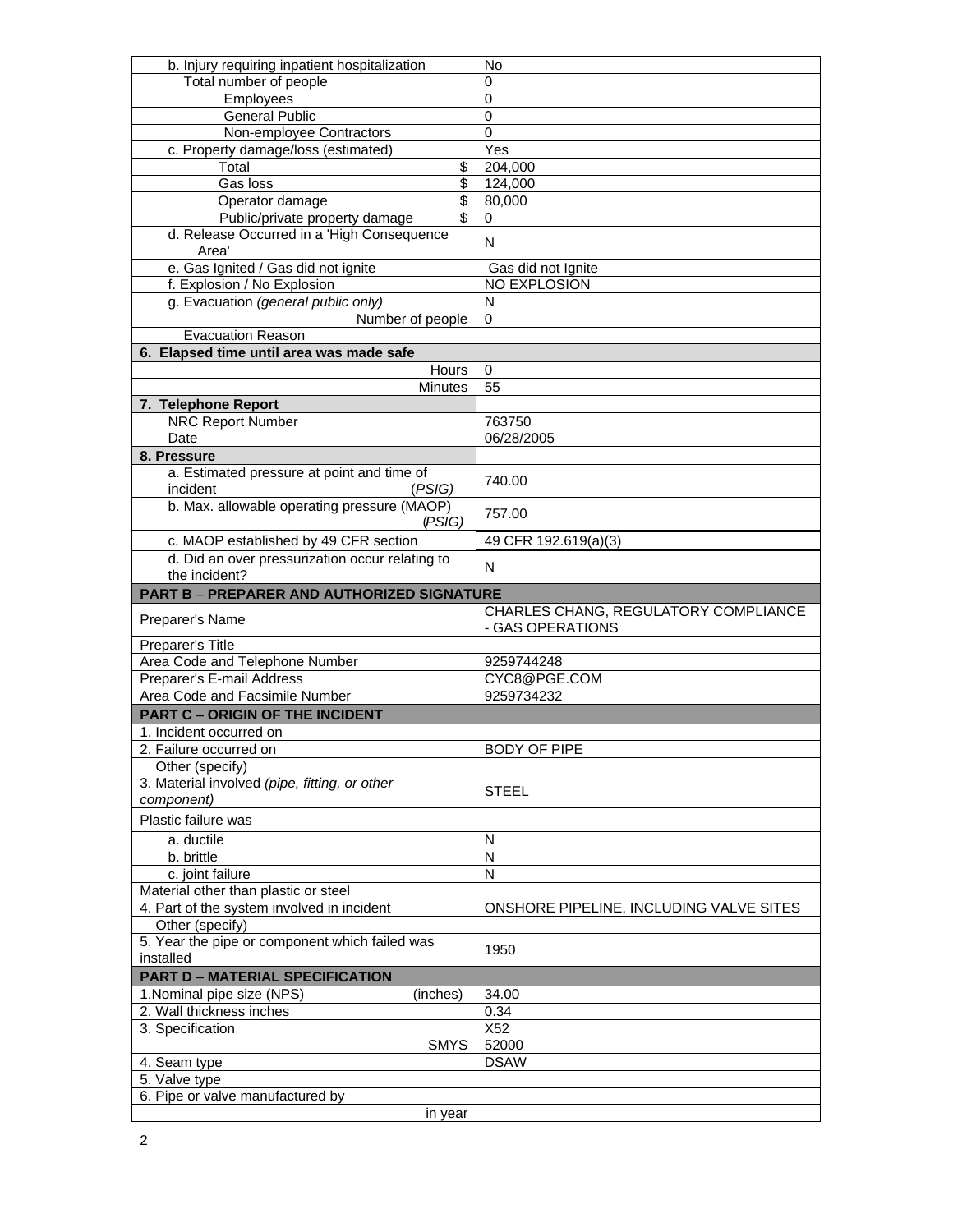| <b>PART E - ENVIRONMENT</b>                       |                                          |  |  |  |  |  |
|---------------------------------------------------|------------------------------------------|--|--|--|--|--|
| 1. Area of incident                               | <b>UNDER GROUND</b>                      |  |  |  |  |  |
| Other (specify)                                   |                                          |  |  |  |  |  |
| Depth of cover<br>(inches)                        | 40                                       |  |  |  |  |  |
| <b>PART F - APPARENT CAUSE</b>                    |                                          |  |  |  |  |  |
| <b>F1-CORROSION</b>                               |                                          |  |  |  |  |  |
| 1. External Corrosion                             |                                          |  |  |  |  |  |
| 2. Internal Corrosion                             |                                          |  |  |  |  |  |
| Complete items a-e where applicable               |                                          |  |  |  |  |  |
| a. Pipe Coating                                   |                                          |  |  |  |  |  |
| b. Visual Examination                             |                                          |  |  |  |  |  |
| Other (specify)                                   |                                          |  |  |  |  |  |
| c. Cause of Corrosion                             |                                          |  |  |  |  |  |
| Other (specify)                                   |                                          |  |  |  |  |  |
| d. Was corroded part of pipeline considered to    |                                          |  |  |  |  |  |
| be under cathodic protection prior to discovering |                                          |  |  |  |  |  |
| incident?<br><b>Year Protection Started</b>       |                                          |  |  |  |  |  |
| e. Was pipe previously damaged in the area of     |                                          |  |  |  |  |  |
| corrosion?                                        |                                          |  |  |  |  |  |
| How long prior to incident?<br>Years              |                                          |  |  |  |  |  |
| <b>Months</b>                                     |                                          |  |  |  |  |  |
| <b>F2 - NATURAL FORCES</b>                        |                                          |  |  |  |  |  |
| 3. Earth Movement                                 |                                          |  |  |  |  |  |
| Description                                       |                                          |  |  |  |  |  |
| Other (specify)                                   |                                          |  |  |  |  |  |
| 4. Lightning                                      |                                          |  |  |  |  |  |
| 5. Heavy Rains/Floods                             |                                          |  |  |  |  |  |
| Description                                       |                                          |  |  |  |  |  |
| Other (specify)                                   |                                          |  |  |  |  |  |
| 6. Temperature                                    |                                          |  |  |  |  |  |
| Description                                       |                                          |  |  |  |  |  |
| Other (specify)                                   |                                          |  |  |  |  |  |
| 7. High Winds                                     |                                          |  |  |  |  |  |
| <b>F3 - EXCAVATION</b>                            |                                          |  |  |  |  |  |
| 8. Operator Excavation Damage (including their    |                                          |  |  |  |  |  |
| contractors) / Not Third Party                    |                                          |  |  |  |  |  |
| 9. Third Party Excavation Damage                  | Yes                                      |  |  |  |  |  |
| a. Excavator group                                | PROFESSIONAL EXCAVATOR                   |  |  |  |  |  |
| $\overline{b}$ . Type                             | <b>OTHER</b>                             |  |  |  |  |  |
| Other (specify)                                   | AGRICULTURAL OPERATIONS                  |  |  |  |  |  |
| c. Did operator get prior notification of         | Y                                        |  |  |  |  |  |
| excavation activity?                              |                                          |  |  |  |  |  |
| Date received                                     | $\overline{5}$<br>9<br>day<br>mo.<br>yr. |  |  |  |  |  |
| Notification received from                        | <b>ONE CALL SYSTEM</b>                   |  |  |  |  |  |
| d. Was pipeline marked?                           | Y                                        |  |  |  |  |  |
| Temporary markings                                | <b>STAKES</b>                            |  |  |  |  |  |
| Permanent markings                                | Y                                        |  |  |  |  |  |
| Marks were                                        | <b>ACCURATE</b>                          |  |  |  |  |  |
| Were marks made within required time?             | Y                                        |  |  |  |  |  |
| <b>F4-OTHER OUTSIDE FORCE DAMAGE</b>              |                                          |  |  |  |  |  |
| 10. Fire/Explosion as primary cause of failure    |                                          |  |  |  |  |  |
| Description                                       |                                          |  |  |  |  |  |
| 11. Car, truck or other vehicle not relating to   |                                          |  |  |  |  |  |
| excavation activity damaging pipe                 |                                          |  |  |  |  |  |
| 12. Rupture of Previously Damaged Pipe            |                                          |  |  |  |  |  |
| 13. Vandalism                                     |                                          |  |  |  |  |  |
| <b>F5 - MATERIAL AND WELDS</b>                    |                                          |  |  |  |  |  |
| <b>Material</b>                                   |                                          |  |  |  |  |  |
| 14. Body of Pipe                                  |                                          |  |  |  |  |  |
| Description                                       |                                          |  |  |  |  |  |
| Other (specify)                                   |                                          |  |  |  |  |  |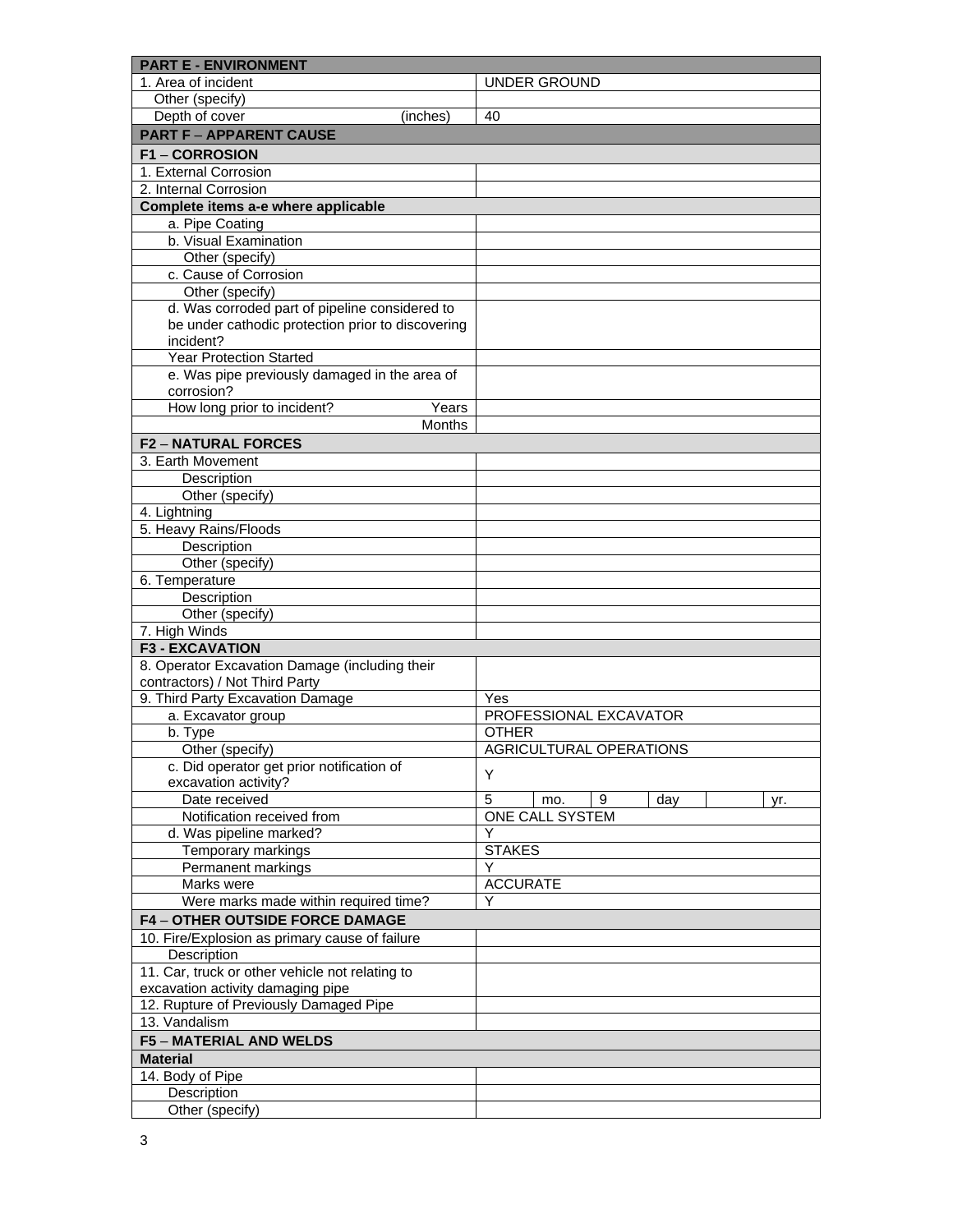| 15. Component                                                                                                                                                     |                |  |  |  |  |  |
|-------------------------------------------------------------------------------------------------------------------------------------------------------------------|----------------|--|--|--|--|--|
| Description                                                                                                                                                       |                |  |  |  |  |  |
| Other (specify)                                                                                                                                                   |                |  |  |  |  |  |
| 16. Joint                                                                                                                                                         |                |  |  |  |  |  |
| Description                                                                                                                                                       |                |  |  |  |  |  |
| Other (specify)                                                                                                                                                   |                |  |  |  |  |  |
| Weld                                                                                                                                                              |                |  |  |  |  |  |
| 17. Butt                                                                                                                                                          |                |  |  |  |  |  |
| Description                                                                                                                                                       |                |  |  |  |  |  |
| Other (specify)                                                                                                                                                   |                |  |  |  |  |  |
| 18. Fillet                                                                                                                                                        |                |  |  |  |  |  |
| Description                                                                                                                                                       |                |  |  |  |  |  |
| Other (specify)                                                                                                                                                   |                |  |  |  |  |  |
| 19. Pipe Seam                                                                                                                                                     |                |  |  |  |  |  |
| Description                                                                                                                                                       |                |  |  |  |  |  |
| Other (specify)                                                                                                                                                   |                |  |  |  |  |  |
| Complete a-g if you indicate any cause in part F5                                                                                                                 |                |  |  |  |  |  |
| a. Type of failure                                                                                                                                                |                |  |  |  |  |  |
| <b>Construction Defect</b>                                                                                                                                        | <b>NO DATA</b> |  |  |  |  |  |
| Description                                                                                                                                                       |                |  |  |  |  |  |
| <b>Material Defect</b>                                                                                                                                            | <b>NO DATA</b> |  |  |  |  |  |
| b. Was failure due to pipe damage sustained in                                                                                                                    |                |  |  |  |  |  |
| transportation to the construction or fabrication site?                                                                                                           |                |  |  |  |  |  |
| c. Was part which leaked pressure tested before                                                                                                                   |                |  |  |  |  |  |
| incident occurred?                                                                                                                                                |                |  |  |  |  |  |
| d. Date of test                                                                                                                                                   |                |  |  |  |  |  |
| Month                                                                                                                                                             |                |  |  |  |  |  |
| Day                                                                                                                                                               |                |  |  |  |  |  |
| Year                                                                                                                                                              |                |  |  |  |  |  |
| e. Test medium                                                                                                                                                    |                |  |  |  |  |  |
| Other (specify)                                                                                                                                                   |                |  |  |  |  |  |
| f. Time held at test pressure<br>hr                                                                                                                               |                |  |  |  |  |  |
| g. Estimated test pressure at point of incident<br>(PSIG)                                                                                                         |                |  |  |  |  |  |
| <b>F6 - EQUIPMENT AND OPERATIONS</b>                                                                                                                              |                |  |  |  |  |  |
| 20. Malfunction of Control/Relief Equipment                                                                                                                       |                |  |  |  |  |  |
| Description                                                                                                                                                       |                |  |  |  |  |  |
| Other (specify)                                                                                                                                                   |                |  |  |  |  |  |
| 21. Threads Stripped, Broken Pipe Coupling                                                                                                                        |                |  |  |  |  |  |
| Description                                                                                                                                                       |                |  |  |  |  |  |
| Other (specify)                                                                                                                                                   |                |  |  |  |  |  |
| 22. Ruptured or Leaking Seal/Pump Packing                                                                                                                         |                |  |  |  |  |  |
| 23. Incorrect Operation                                                                                                                                           |                |  |  |  |  |  |
| a. Type                                                                                                                                                           |                |  |  |  |  |  |
| Other (specify)                                                                                                                                                   |                |  |  |  |  |  |
| b. Number of employees involved who failed post-incident test                                                                                                     |                |  |  |  |  |  |
| Drug test                                                                                                                                                         |                |  |  |  |  |  |
|                                                                                                                                                                   |                |  |  |  |  |  |
| Alcohol test<br>c. Were most senior employee(s) involved                                                                                                          |                |  |  |  |  |  |
| qualified?                                                                                                                                                        |                |  |  |  |  |  |
| d. Hours on duty                                                                                                                                                  |                |  |  |  |  |  |
| F7-OTHER                                                                                                                                                          |                |  |  |  |  |  |
| 24. Miscellaneous                                                                                                                                                 |                |  |  |  |  |  |
|                                                                                                                                                                   |                |  |  |  |  |  |
| Description                                                                                                                                                       |                |  |  |  |  |  |
| 25. Unknown                                                                                                                                                       |                |  |  |  |  |  |
| Description                                                                                                                                                       |                |  |  |  |  |  |
|                                                                                                                                                                   |                |  |  |  |  |  |
| <b>PART G - NARRATIVE DESCRIPTION OF FACTORS CONTRIBUTING TO THE EVENT</b>                                                                                        |                |  |  |  |  |  |
| THE EXCAVATOR, JORDY WISE, WORKING FOR GARNER FARMS, WAS PLOWING/RIPPING A FIELD<br>WITH A D8 TRACTOR WHEN HE STRUCK AND DAMAGED 34 INCH LINE 300B CAUSING GAS TO |                |  |  |  |  |  |
| ESCAPE. THERE WAS A USA ONE-CALL NOTIFICATION TAG FOR THE AREA NAD THE SITE WAS                                                                                   |                |  |  |  |  |  |
|                                                                                                                                                                   |                |  |  |  |  |  |
| ACCURATELY MARKED BY PG&E WITHIN THE PROPER TIME LIMIT, HOWEVER THE USA TICKET                                                                                    |                |  |  |  |  |  |